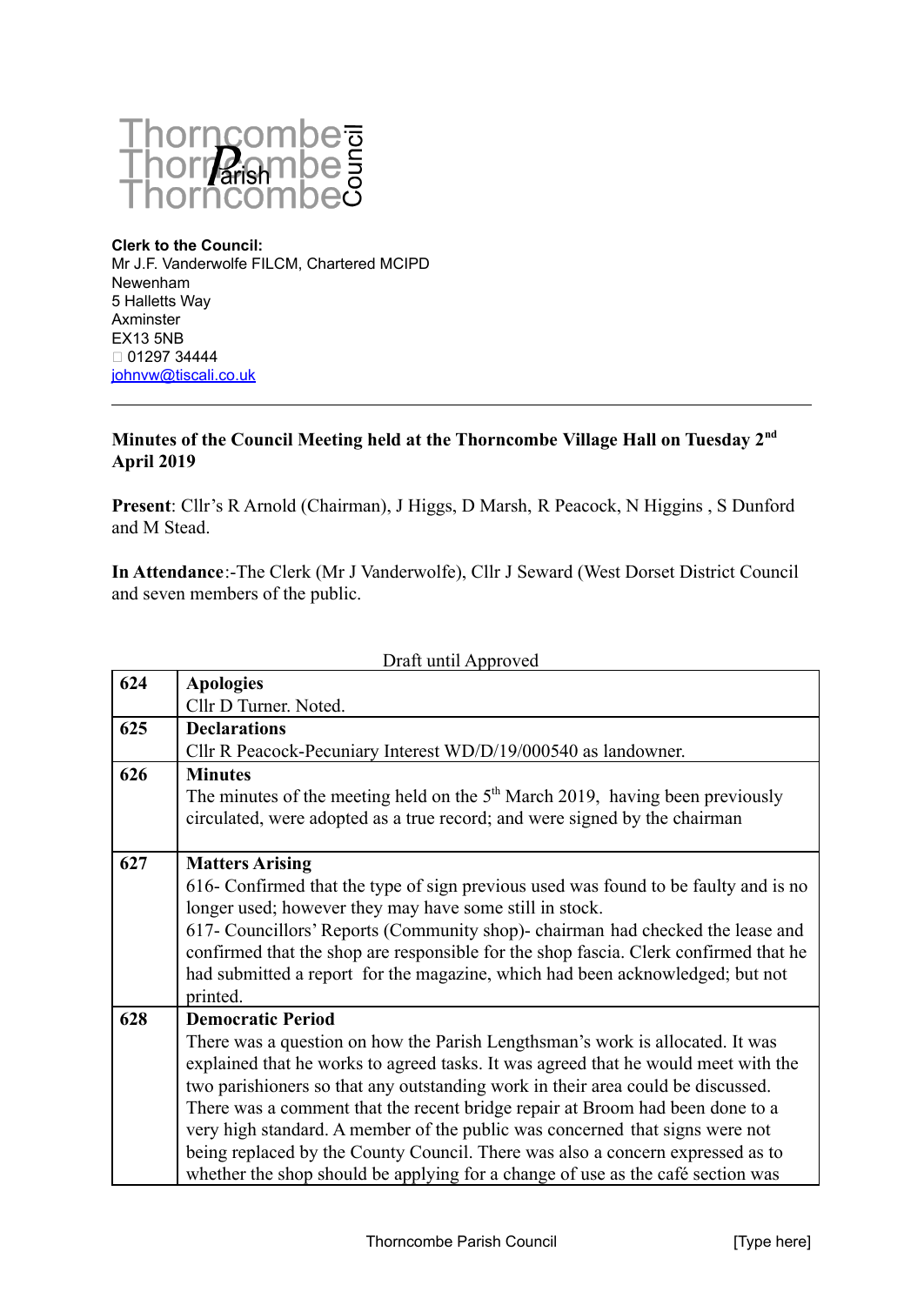|     | now larger than before. Thanks were expressed to the council for all their hard<br>work over the last four years.                                                    |
|-----|----------------------------------------------------------------------------------------------------------------------------------------------------------------------|
| 629 | <b>County and District Council Report</b>                                                                                                                            |
|     | No reports due to the forthcoming elections for Dorset Council.                                                                                                      |
| 630 | <b>Accounts for Payment:</b> Following accounts were ratified for payment: West<br>Dorset District Council £10, 498.67.                                              |
| 631 | <b>Financial Update</b>                                                                                                                                              |
|     | The financial update had been circulated prior to the meeting and was adopted.<br>There was also an increase in salaries from 1 <sup>st</sup> April which was noted. |
| 632 | <b>Annual Governance Statement</b>                                                                                                                                   |
|     | Members agreed the eight statements appertaining to sound systems of internal<br>control arrangements within the Council                                             |
| 633 | <b>Highways and Rights of Way</b>                                                                                                                                    |
|     | A small group will be undertaking a spring clean of the area on Saturday 6 <sup>th</sup> April.                                                                      |
|     | Cllr Higgins felt that the reporting system for rights of way issues was working                                                                                     |
|     | well, and that most issues were being dealt with.                                                                                                                    |
| 634 | <b>Planning Applications</b>                                                                                                                                         |
|     | County Council planning application: Extraction of gravel near to former milk                                                                                        |
|     | factory site: Council supported the scheme but wondered if S106 funding could be<br>used to fund a replacement bridge at Westford mill                               |
|     | WD//D/19/000540 Woodlands Workshop, Holditch Lane, Holditch: Erect 2 holiday<br>units raised on stilts. Support.                                                     |
| 635 | <b>Determinations</b>                                                                                                                                                |
|     | WD/D/18/001149& 50 Greenhill, High Street, Thorncombe: Conversion of<br>garage to living accommodation, erection of extension. Approved                              |
| 636 | Correspondence                                                                                                                                                       |
|     | Letters of concern about the need for a speed restriction within the parish would be                                                                                 |
|     | looked at by the new council in May.                                                                                                                                 |
| 637 | <b>Matters of Urgency</b>                                                                                                                                            |
|     | There were no matters to be dealt with.                                                                                                                              |
| 638 | <b>Closing of Meeting</b>                                                                                                                                            |
|     | The meeting was closed at 8.40pm                                                                                                                                     |
| 639 | <b>Next Meeting:</b><br>Tuesday 7 <sup>th</sup> May 2019 at 7.30pm. This will be the Annual Council Meeting                                                          |
|     |                                                                                                                                                                      |

Signed ----------------------------------------------------------------- Chairman